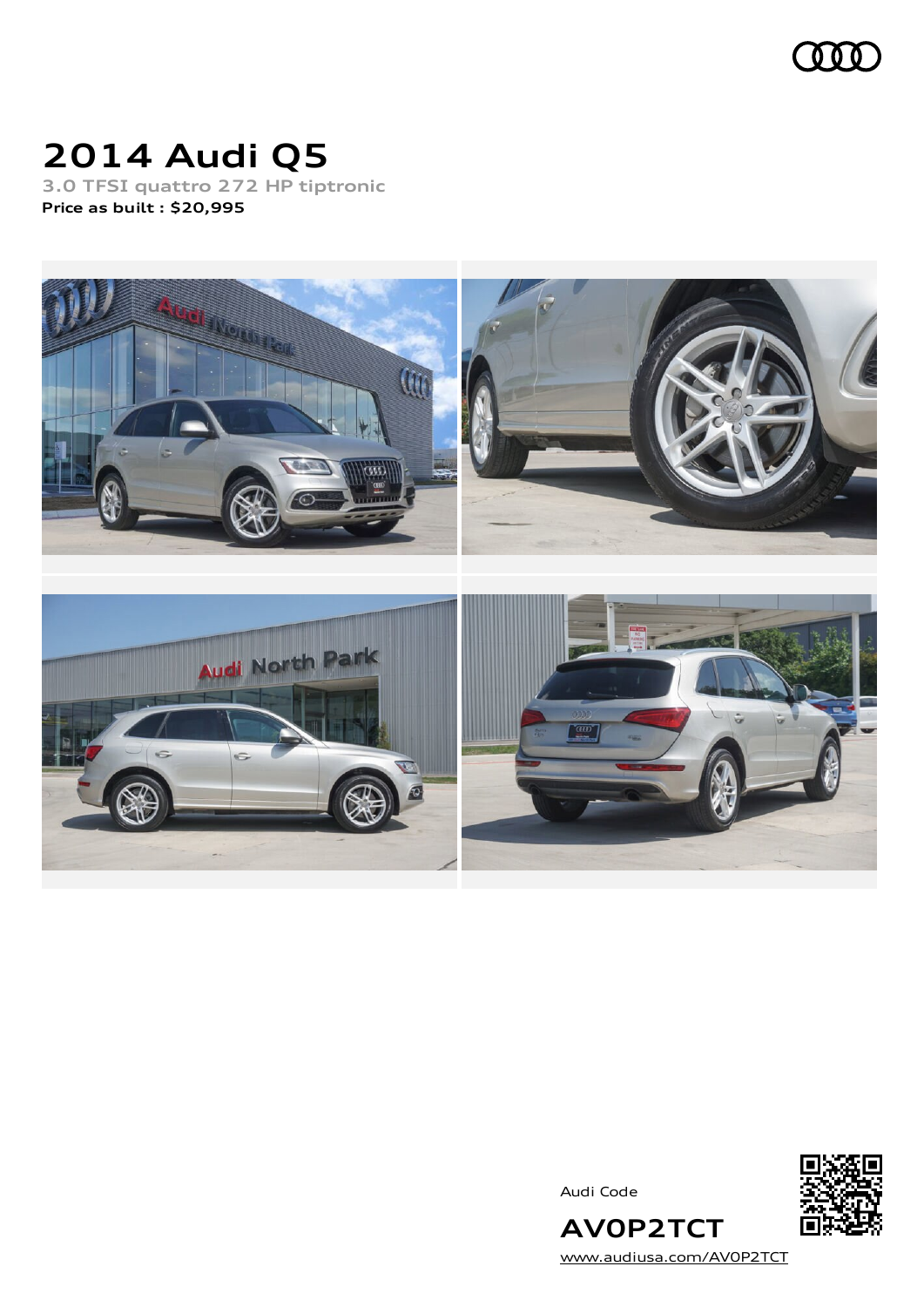**Audi 2014 Audi Q5** 3.0 TFSI quattro 272 HP tiptronic

**Price as buil[t](#page-10-0)** \$20,995

#### **Exterior colour**

Cuvée Silver metallic

#### **Interior colour**

#### **Technical Specifications**

| Engine type                  | Six-cylinder                                  |
|------------------------------|-----------------------------------------------|
| stroke                       | Displacement/Bore and 2,995/84.5 x 89.0 cc/mm |
| Max. output                  | $({1})/{2}$ HP                                |
| Torque                       | /{1} lb-ft@rpm                                |
| Top track speed              | 130 mph mph                                   |
| Acceleration (0 - 60<br>mph) | 6.0 sec. seconds                              |



#### **Further Information**

| Mileage  | 78,662 miles<br>No |
|----------|--------------------|
| Warranty |                    |

**Audi Code** AV0P2TCT

**Your configuration on www.audiusa.com** [www.audiusa.com/AV0P2TCT](https://www.audiusa.com/AV0P2TCT)

**Commission number** 873fec460a0e09af5ee7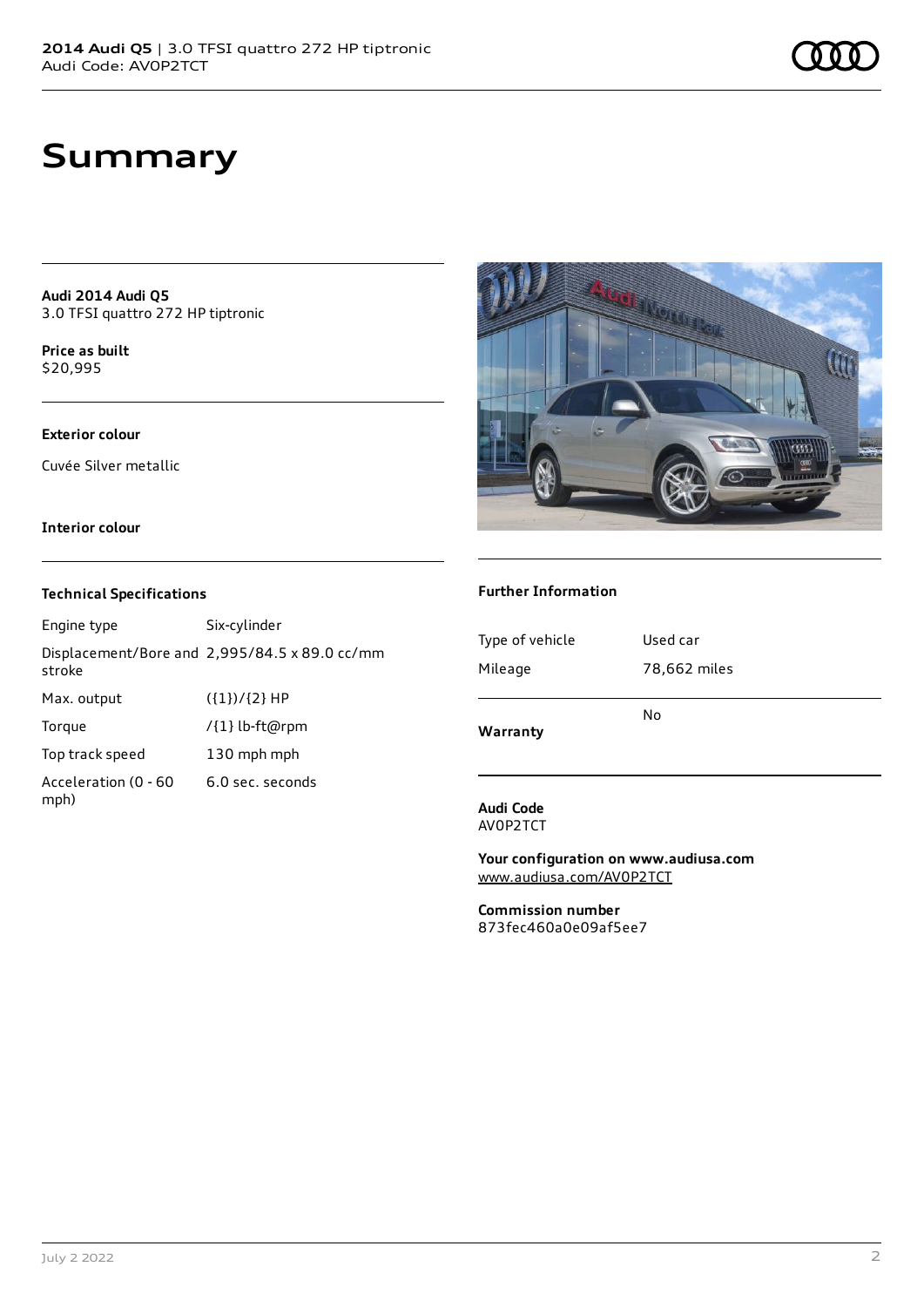# **Equipment**

Cuvée Silver metallic

Black cloth headliner

Single CD/DVD player

Bang & Olufsen® Sound System

Color driver information system

HD Radio™ Technology

Voice control system

Audi side assist

BLUETOOTH® wireless technology preparation for mobile phone







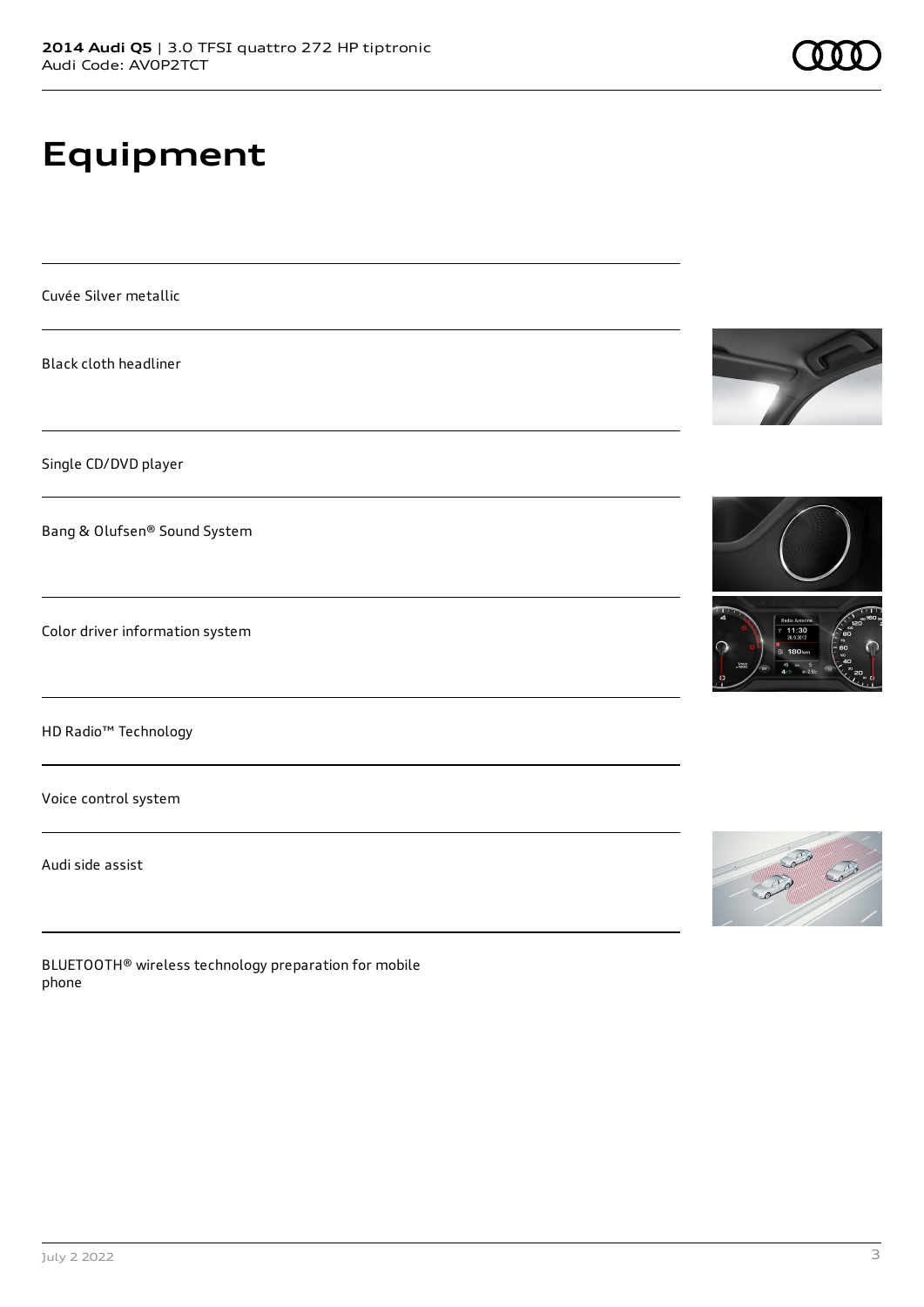## **Standard features**

### **Safety and Security**

| 4UB             | Driver and front passenger dual-stage<br>airbags, thorax side airbags and Sideguard®<br>head curtain airbags |
|-----------------|--------------------------------------------------------------------------------------------------------------|
| 1 AT            | Anti-lock Brake System (ABS) with Electronic<br>Brake-pressure Distribution (EBD) and brake<br>assist        |
| UH1             | Electromechanical parking brake                                                                              |
| 8T 1            | Cruise control with coast, resume and<br>accelerate features                                                 |
| VC <sub>2</sub> | Garage door opener (HomeLink®)                                                                               |
| QZ7             | Tilt and telescopic manually adjustable<br>steering column                                                   |
| 7K <sub>6</sub> | Tire-pressure monitoring system                                                                              |
| 4X3             | Front side airbags, with head airbag                                                                         |
| 8N6             | Rain sensor for automatic windshield wipers                                                                  |
| 413             | Audi advanced key (keyless access)                                                                           |
| 3B7             | Lower Anchorage and Tethers for Children<br>(LATCH) in rear seats                                            |
|                 |                                                                                                              |

#### **Exterior**

| 1 D 8 | Provision for towing bracket                                                       |
|-------|------------------------------------------------------------------------------------|
| 6XL   | Power-folding, power-adjustable, auto-<br>dimming, heated side mirrors with memory |
| 1S1   | Car jack                                                                           |
| 1 B A | Five-link front suspension with upper and<br>lower control arms and stabilizer bar |
| 3S1   | Aluminum roof rails                                                                |
| 5]1   | Rear spoiler                                                                       |
| 8EH   | Xenon plus headlights with LED daytime<br>running lights                           |
| 803   | Automatic headlight leveling                                                       |

### **Exterior**

| HN <sub>2</sub>  | All-season tires 235/55 R19                                  |
|------------------|--------------------------------------------------------------|
| 8SL              | LED taillight technology                                     |
| 4KF              | Privacy glass                                                |
| 0 <sub>NB</sub>  | Nameplate set in base trim                                   |
| 47B              | Stainless steel trunk edge trim and doorsills                |
| C <sub>7</sub> D | 19" 5-arm-star design wheels with 235/55<br>all-season tires |

#### **Interior**

| QE1        | Storage nets in backs of front seats                                                 |
|------------|--------------------------------------------------------------------------------------|
| 3FU        | Panoramic sunroof                                                                    |
| 7M8        | Body-colored doorsill blades                                                         |
| 9AQ        | Three-zone automatic climate control                                                 |
| 4L7        | Auto-dimming interior mirror with compass                                            |
| 001        | Additional interior and exterior lighting                                            |
| 2ZQ        | Four-spoke multifunction steering wheel                                              |
| 6E3        | Front center armrest with adjustable length<br>and height                            |
| 7F9        | Leather gearshift knob                                                               |
| 4E9        | Power trunk open/close and hands-free<br>release                                     |
| 5XF        | Dual front sun visors with lighted vanity<br>mirrors                                 |
| <b>5KA</b> | Sliding 40/20/40 split folding rear seat with<br>pass-through and adjustable recline |
| 7HA        | Without leather                                                                      |
| N1F        | leather seating surfaces                                                             |
| 4A3        | <b>Heated front seats</b>                                                            |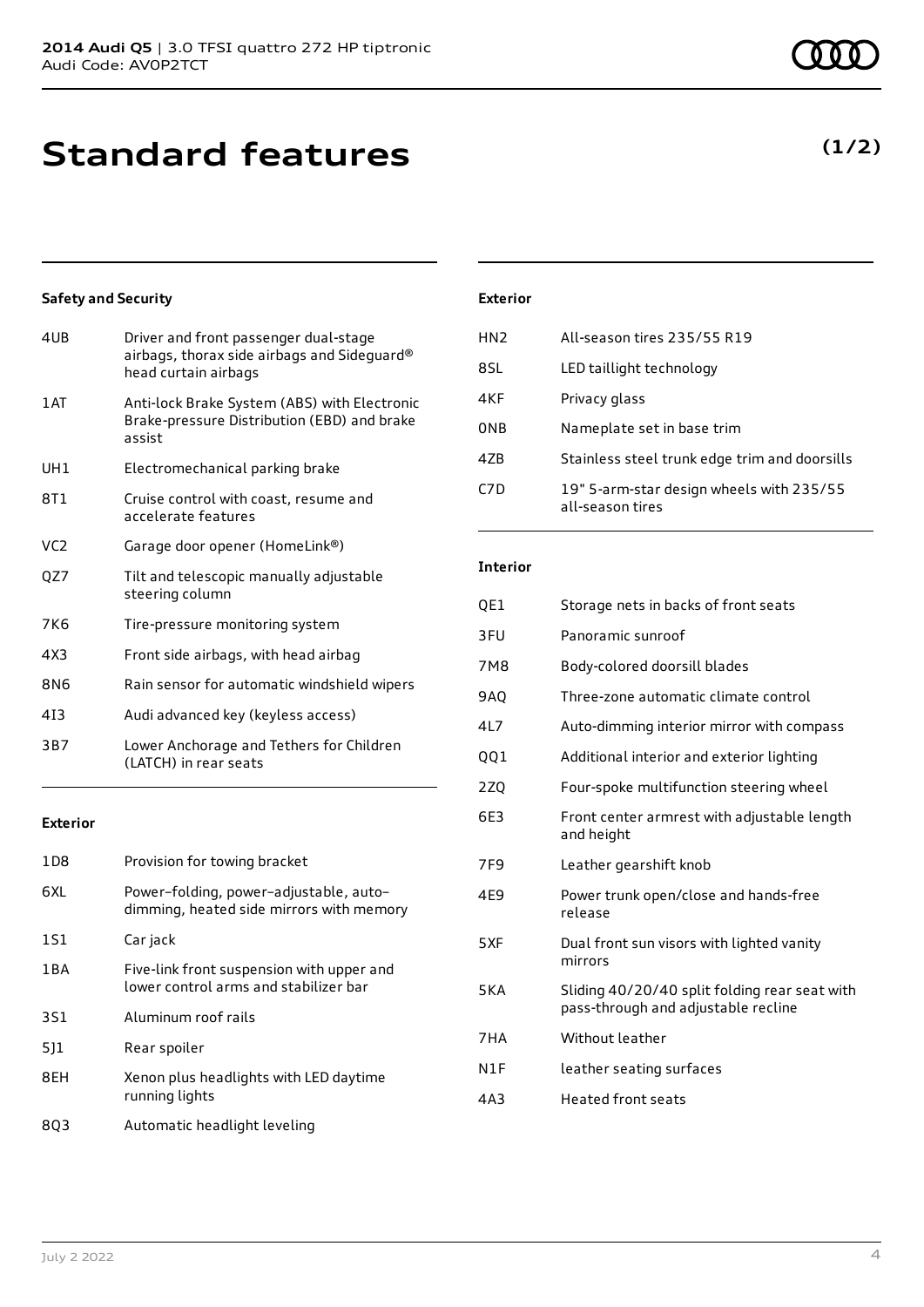**(2/2)**

### **Standard features**

#### **Infotainment and Driver Assistance**

UF7 Audi music interface with iPod® integration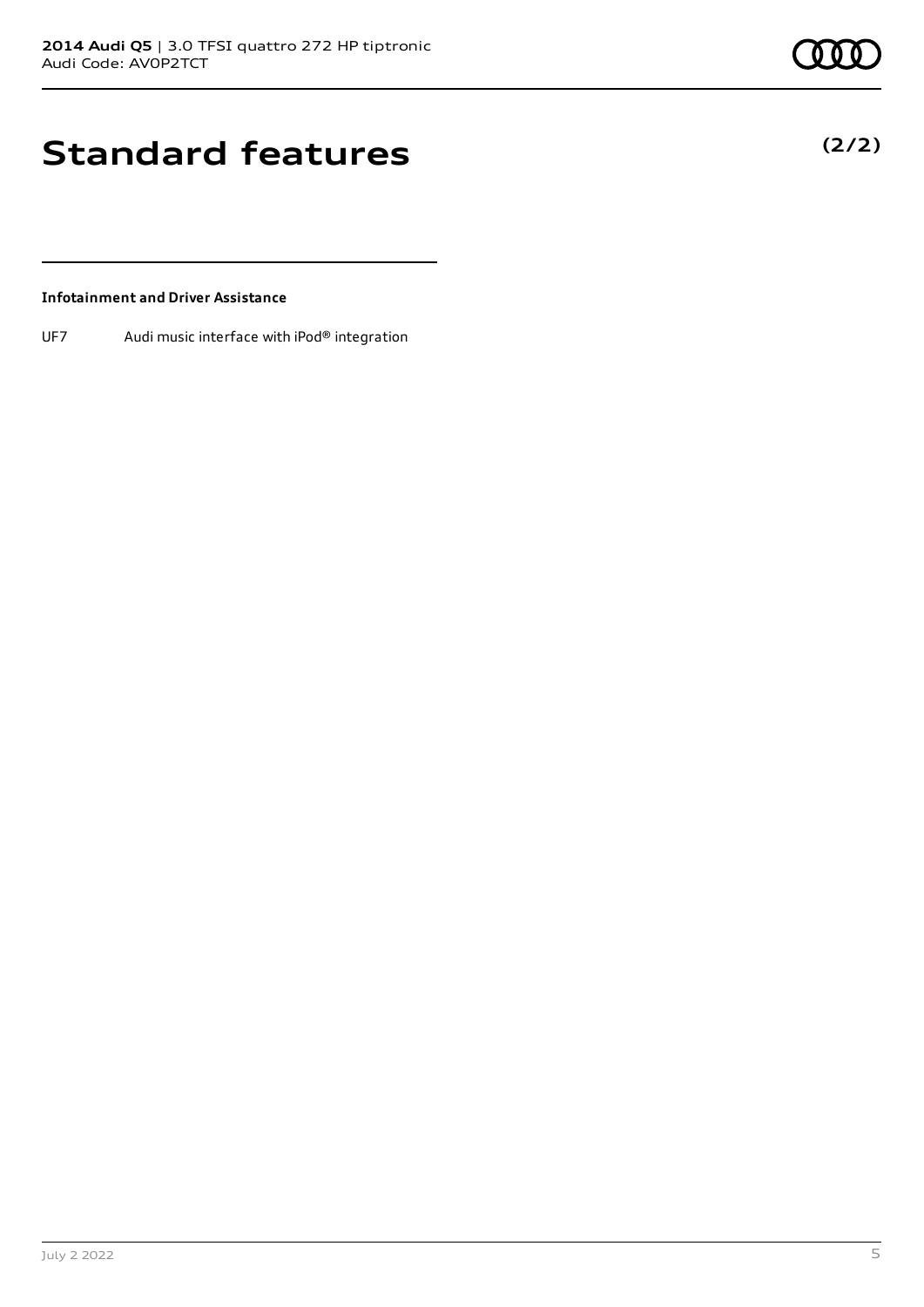### **Dealer remarks**

Bang & Olufsen Sound System, Audi MMI Navigation Plus Package. CARFAX One-Owner.

Posted Pricing on all vehicles.

#### 18/26 City/Highway MPG

Audi North Park is delighted to offer this terrific-looking 2014 Audi Q5 3.0T Premium Plus. Well equipped with Audi MMI Navigation Plus Package (8-Color Driver Information Display, Audi Connect w/Online Services, Audi Parking System Plus w/Rear View Camera, and Radio: In-Dash Single CD/DVD Player & HD Radio), 10 Speakers, 3.20 Axle Ratio, 4-Wheel Disc Brakes, 8.0J x 19 5-Double-Spoke-Design Wheels, ABS brakes, Air Conditioning, Alloy wheels, AM/FM radio, Audi Guard Protection Kit, Audi Side Assist, Auto-dimming door mirrors, Auto-dimming Rear-View mirror, Automatic temperature control, Brake assist, Bumpers: body-color, CD player, Compass, Delayoff headlights, Driver door bin, Driver vanity mirror, Dual front impact airbags, Dual front side impact airbags, Electronic Stability Control, Four wheel independent suspension, Front anti-roll bar, Front Bucket Seats, Front Center Armrest, Front dual zone A/C, Front fog lights, Front reading lights, Garage door transmitter: HomeLink, Genuine wood console insert, Genuine wood dashboard insert, Genuine wood door panel insert, Headlight cleaning, Heated door mirrors, Heated front seats, High intensity discharge headlights: Bi-xenon, Illuminated entry, Leather Seating Surfaces, Leather Shift Knob, Leather steering wheel, Low tire pressure warning, Memory seat, Occupant sensing airbag, Outside temperature display, Overhead airbag, Overhead console, Panic alarm, Passenger door bin, Passenger vanity mirror, Power door mirrors, Power driver seat, Power Front Heated Bucket Seats, Power Liftgate, Power moonroof, Power passenger seat, Power steering, Power windows, Radio data system, Radio: Audi MMI Plus System w/6.5 Color Screen, Rain sensing wipers, Rear air conditioning, Rear antiroll bar, Rear fog lights, Rear reading lights, Rear seat center armrest, Rear window defroster, Rear window wiper, Remote keyless entry, Roof rack, Security system, Speed control, Speed-sensing steering, Speed-Sensitive Wipers, Split folding rear seat, Spoiler, Steering wheel mounted audio controls, Tachometer, Telescoping steering wheel, Tilt steering wheel, Traction control, Trip computer, Turn signal indicator mirrors, and Variably intermittent wipers.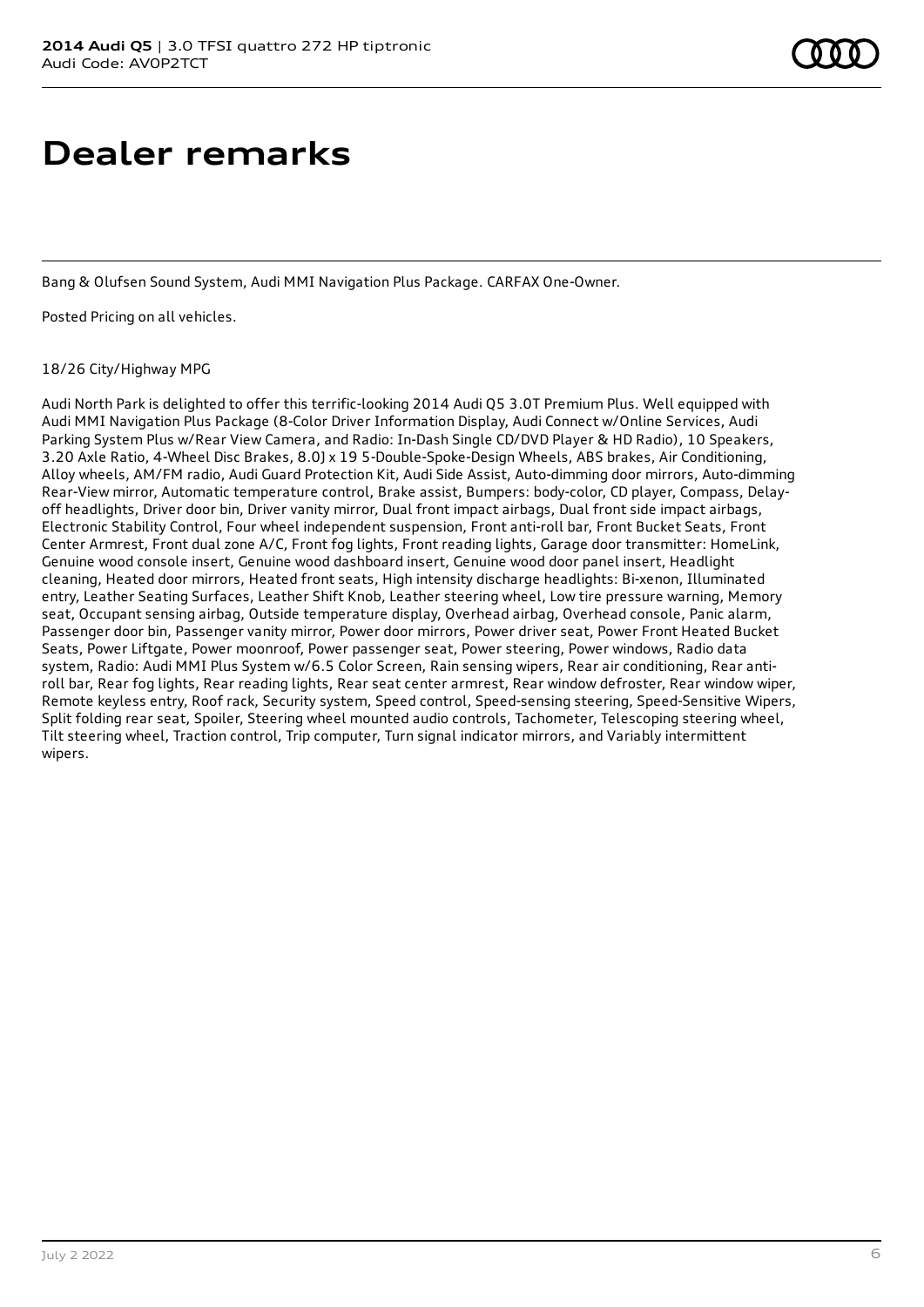### **Technical Specifications**

**Transmission | Drivetrain**

**Steering**

Gear ratios: 8th 0.667 Gear ratios: 6th 1.000 Gear ratios: Final Drive 3.204 Gear ratios: 7th 0.839 Gear ratios: 4th 1.667 Gear ratios: 5th 1.285 Gear ratios: 2nd 3.143 Gear ratios: 3rd 2.106 Gear ratios: Reverse 3.317 Gear ratios: 1st 4.714

#### **Engineering | Performance**

| Engine type                                 | Six-cylinder                                               |
|---------------------------------------------|------------------------------------------------------------|
| Max. output                                 | $({1})/{2}$ HP                                             |
| Max. output ps/hp                           | 272 @ 4,780 @ rpm                                          |
| Towing capacity                             | 4,400 (maximum towing capacity)<br>/440 (tongue weight) lb |
| Torque                                      | /{1} lb-ft@rpm                                             |
| Valvetrain                                  | 24-valve DOHC                                              |
| Acceleration (0 - 60<br>mph)                | 6.0 sec. seconds                                           |
| Engine block                                | Aluminum alloy                                             |
| Induction/fuel injection Supercharged/TFSI® |                                                            |
| Cylinder head                               | Aluminum alloy                                             |
| stroke                                      | Displacement/Bore and 2,995/84.5 x 89.0 cc/mm              |
| Top track speed                             | 130 mph mph                                                |

#### **Electrical system**

| Alternator | 14 Volts - NA amp |
|------------|-------------------|
| Battery    | 12 Volts - NA amp |

| July 2 2022 |  |  |  |
|-------------|--|--|--|
|             |  |  |  |

| Steering type                              | Electromechanical power steering<br>system |
|--------------------------------------------|--------------------------------------------|
| Turning diameter, curb- 38.1 ft<br>to-curb |                                            |
| Steering ratio                             | 15.9:1                                     |
| <b>Suspension</b>                          |                                            |

| Front axle          | Five-link front suspension       |  |
|---------------------|----------------------------------|--|
| Rear axle           | Trapezoidal-link rear suspension |  |
| <b>Brakes</b>       |                                  |  |
| <b>Front brakes</b> | 13.6 (ventilated disc) in        |  |

| Rear brakes | 13.0 (ventilated disc) in |
|-------------|---------------------------|
|             |                           |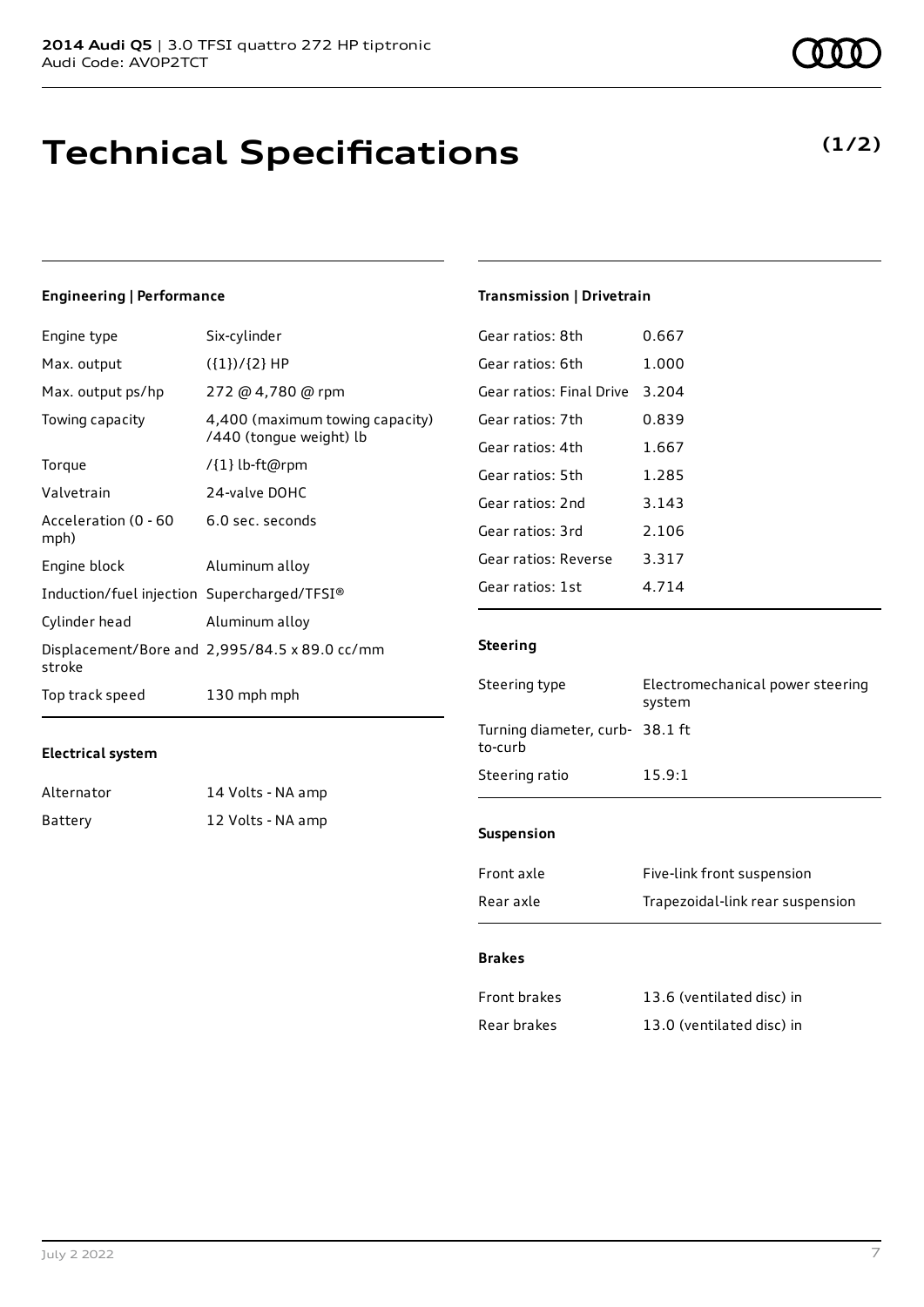### **Technical Specifications**

#### **Body**

| Material | Fully galvanized steel unibody with<br>aluminum hood and tailgate and<br>multistep anti-corrosion protection |
|----------|--------------------------------------------------------------------------------------------------------------|
|          |                                                                                                              |

#### **Warranty | Maintenance**

| Warranty    | 4-Year/50,000 mile Audi New<br>Vehicle Limited Warranty                                  |
|-------------|------------------------------------------------------------------------------------------|
| Maintenance | 12-Month/5,000 mile (whichever<br>occurs first) NO CHARGE first<br>scheduled maintenance |

#### **Exterior Measurements**

| Height                           | 65.2 in  |
|----------------------------------|----------|
| Overall width without<br>mirrors | 74.7 in  |
| Length                           | 182.6 in |
| Wheelbase                        | 110.5 in |
| Drag coefficient                 | .33 Cw   |
| Overall width with<br>mirrors    | 82.2 in  |
| Track rear                       | 63.5 in  |
| <b>Track front</b>               | 63.7 in  |
| Curb weight                      | NA Ib    |

#### **Interior measurements**

| Seating capacity                          | 5                      |
|-------------------------------------------|------------------------|
| Shoulder room, rear                       | 56.4 in                |
| Head room with front<br>sunroof           | 39.4 in                |
| Leg room, rear                            | 37.4 in                |
| Shoulder room, front                      | 57.7 in                |
| Head room with rear<br>sunroof            | 39.0 in                |
| Head room, rear                           | 37.7 in                |
| Leg room, front                           | 41.0 in                |
| Head room, front                          | 38.1 in                |
| Cargo volume, rear<br>seatbacks up/folded | 29.1/57.3 cu ft, cu ft |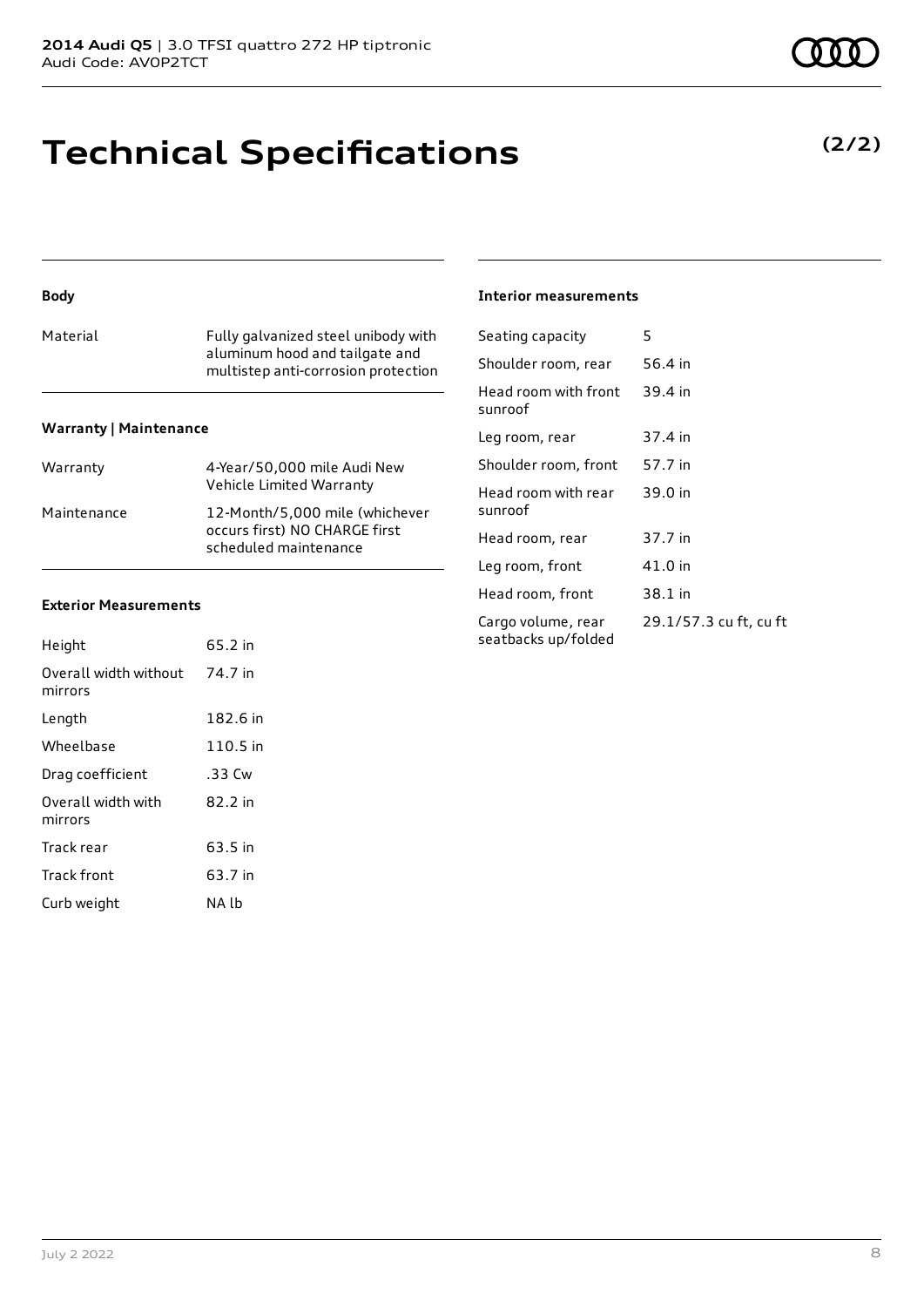### **Consumption- and emission**

**Consumption by NEDC**

combined 21 mpg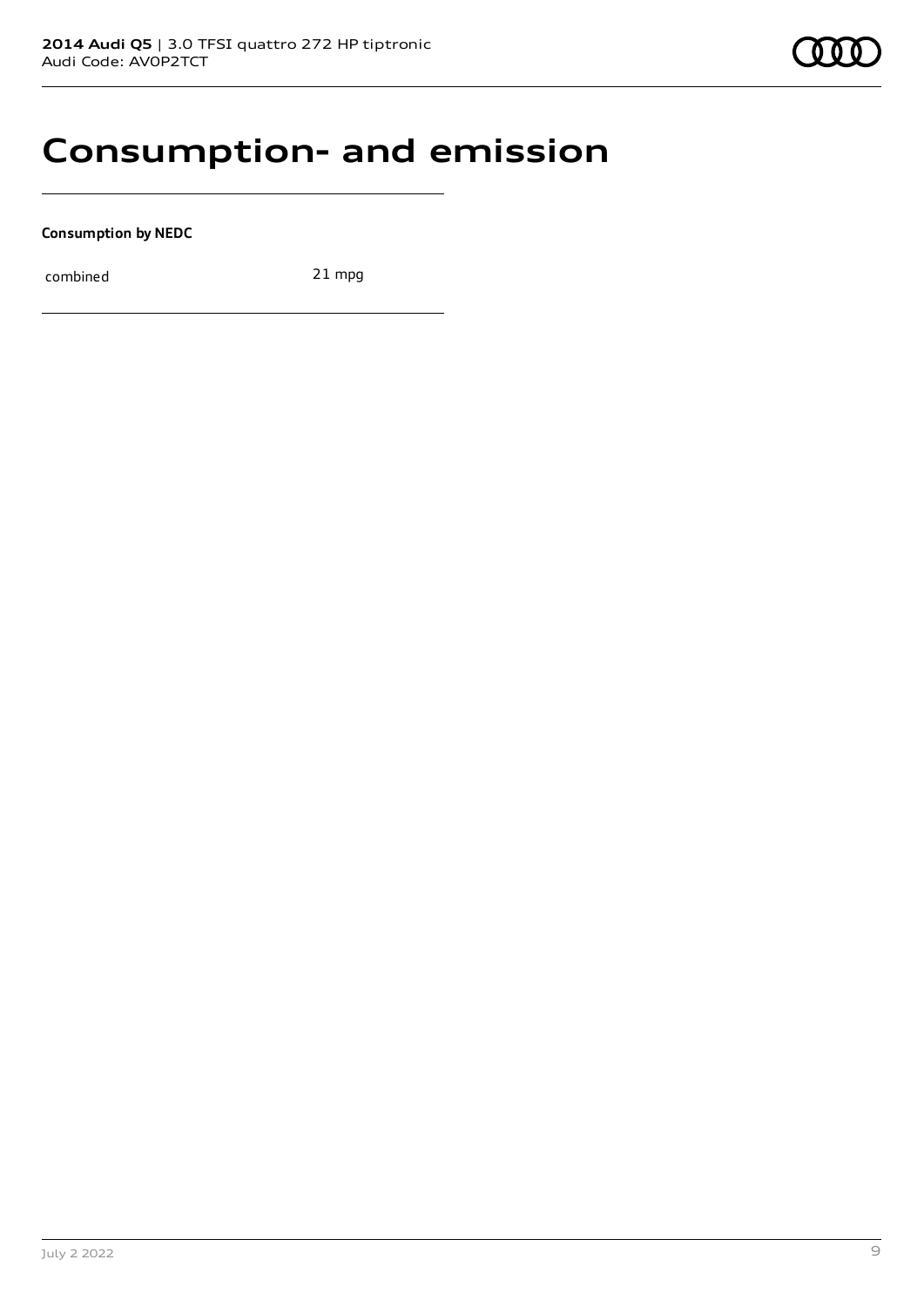

### **Contact**

Dealer **Audi North Park**

15678 Interstate 35 N 78154 Selma TX

Phone: 2109606000 FAX: 2102479577

www: [https://www.audinorthpark.com](https://www.audinorthpark.com/)